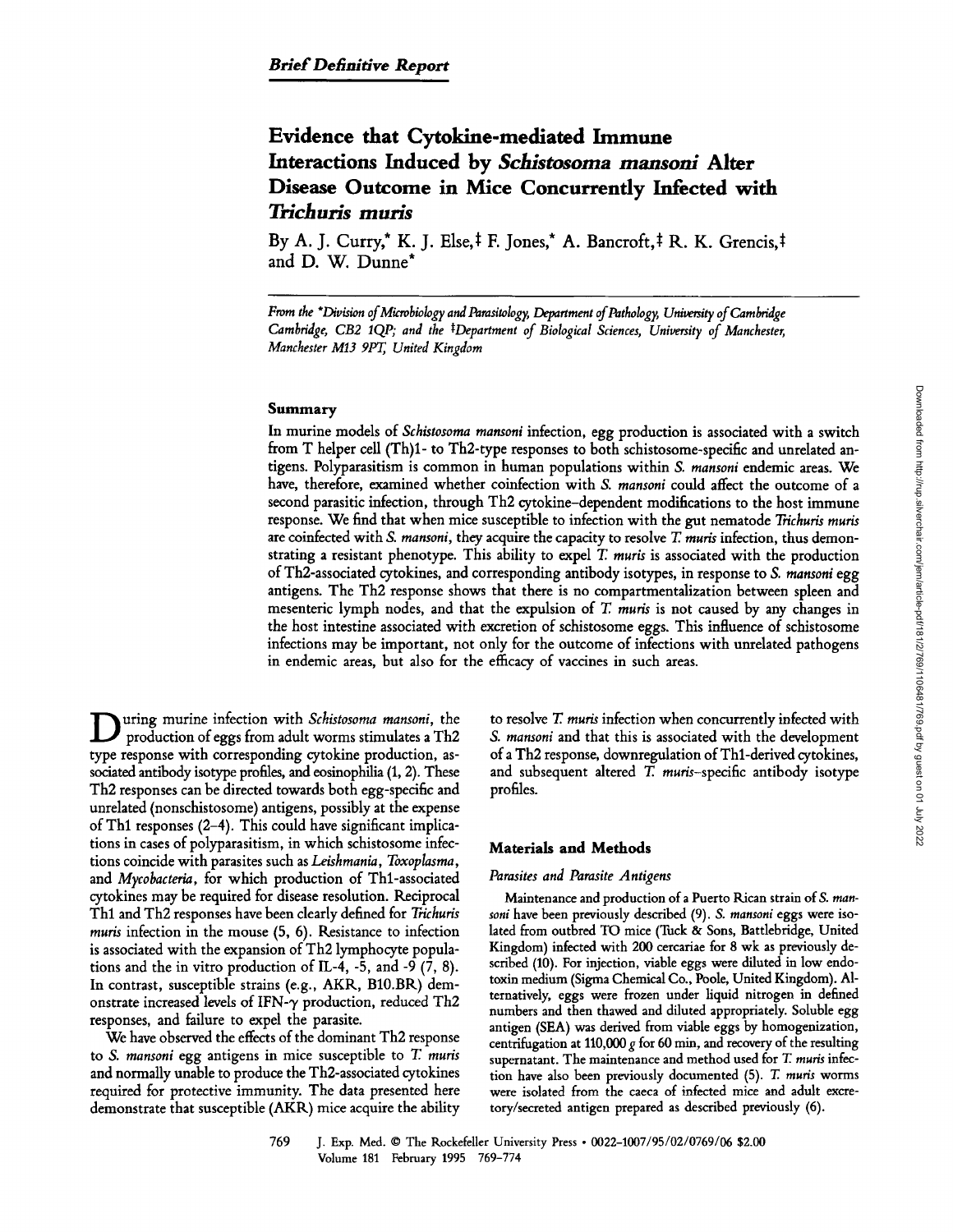#### *Experimental Design*

AKR mice (Harlan-Olac Ltd., Bicester, United Kingdom) were used at 6-8-wk old. For the first experiment (A), mice were infected with either (a) 25 *S. mansoni* cercariae percutaneously, (b) *400 T. muris* eggs orally, or *(c) S. mansoni* plus T. *muris* (see legend to Fig. 1). In further experiments (B), designed to eliminate gut mucosal damage associated with the passage of *S. mansoni* eggs into the gut lumen, mice were either (a) infected with 400 T. *muris*  eggs orally and then injected intraperitoneally with two doses of 10,000 viable *S. mansoni* eggs, or (b) infected with T. *muris* as before and then injected with two doses of viable *S. mansoni* eggs plus two doses of 10,000 frozen eggs (see legend to Fig. 3). Controls included groups of mice with T. *muris* infection alone, *S. mansoni* infection alone, or no infection. Infection with *S. rnansoni* was monitored by fecal egg count analysis. Mice were killed at various time points to evaluate T. *muris* infections through worm burden determination as previously described (11).

#### *Immunological Assays*

*Production of Cell Culture Supematants for In Vitro Detection of Cytoleine Responses.* Murine mesenteric lymph nodes (MLN) and Cytokine Responses. Murine mesenteric lymph nodes (MLN) and spleens were aseptically removed, pooled within groups, homog-<br>enized, resuspended (5 × 10<sup>6</sup>/ml) in RPMI 1640 supplemented with 5% FCS, 100 U/ml penicillin/stre enized, resuspended (5  $\times$  10<sup>6</sup>/ml) in RPMI 1640 supplemented with 5% FCS, 100 U/ml penicillin/streptomycin, 2 mM glutamine, 30 mM Hepes and  $5 \times 10^5$  M 2-ME, and incubated at 37~ in 5% COz in air. A nonmitogenic *Trichuris* antigen suitable for cell stimulation assays is currently unavailable. Cells were, therefore, stimulated with either Con A (as previously described  $_{0,0}$ for both *Trichuris, Nippostrongylus,* and the maintenance of T cell clones [12, 13]) or SEA, at appropriate dilutions. Dilutions of the SEA and Con A used to stimulate cytokine production are outlined (see legend to Fig. 2). Supernatants for cytokine analysis were harvested after 24, 48, or 72 h and immediately frozen at  $-20^{\circ}$ C until assayed. Results are shown for the 48 h supernatants. 0.5

Cytokine Analysis. The presence of cytokines in cell culture supematants was determined by ELISA for all cytokines investigated, as previously described (12). The following antibody combinations were used: (a) IFN- $\gamma$ , R46A2 and biotinylated XMG1.2 (14); (b) IL-4, 11Bll (PharMingen/AMS Biotechnologies, Whitney, United Kingdom), and biotinylated 249.2 (PharMingen); (c) IL-5 TRFK-5, and biotinylated TKFK-4 (d); (e) IL-10, JESS 2A5 (PharMingen), and biotinylated SXC-1 (PharMingen). Binding of biotinylated antibodies was detected using streptavidin peroxidase conjugate (Radiochemical Centre, Amersham, United Kingdom) and ABTS substrate solution (Sigma) in citrate buffer (1 mg/ml). Cell culture supernatants were assayed in duplicate undiluted and at dilutions <sup>0.0</sup> of 1:2, 1:4, and 1:8. Values greater than the mean of 16 control wells plus  $3 \times SD$  were considered positive. Results were standardized to appropriate recombinant cytokine standard curves and expressed as units per milliliter.

*Detection of Parasite-specific IgG1 and IgG2a by ELISA. S. mansoni* SEA and T. *muris* E/S antigen were coated onto plates (in carbonate buffer pH 9.6) at 0.5  $\mu$ g/ml. Test sera were diluted from 1/20 to 1/2,560. Antibody binding was detected using biotinylated anti-murine IgG1 (Serotec Ltd., Oxford, United Kingdom) and biotinylated anti-murine IgG2a (PharMingen). Results were developed using streptavidin peroxidase (Serotec) and ABTS substrate in citrate buffer (1 mg/ml).

*Total IgE Detection by ELISA.* Rat monoclonal anti-murine IgE (Serotec) was coated on ELISA plates at 1/1,000 in carbonate buffer pH 9.6 as a capture antibody. Serum was again diluted from 1/10 to 1/280. Binding of serum IgE was detected using peroxidaselabeled goat anti-murine IgE (Nordic Immunological Laboratories Ltd., Maidenhead, United Kingdom) at 1/5,000 with an IgE monoclonal to DNP used as a reference standard.

# **Results**

10

*Concurrent Infection Alters Parasite-specific Antibody Responses.* The effect of Th2 expansion in response to *S. mansoni* egg deposition on antibody responses was evaluated. Susceptible AKR mice were percutaneously infected with S. *mansoni* cercariae followed by 400 T. *muris* eggs 57 d later. Mice were then killed at either 21 or 35 d later and isotype-



2.0



**Figure** 1. Production of T. *muris-specific* lgG2a and IgG1 antibodies *(Experiment A)* AKR mice were infected with 25 *S. mansoni* cercaria percutaneously on day 0 followed by 400 T. muris eggs orally on day 56 (A). Mice were killed 21 d after challenge with T. *muris.* The presence of T. muris-specific IgG1 ( $A$ ) and IgG2 ( $B$ ) was determined by ELISA and are represented as absorbance at 405 nm. Results shown were obtained from a 1/200 serum dilution and compared to levels seen in mice infected with either T. muris alone ( $\square$ ) S. mansoni alone (O), or uninfected controls ( $\square$ ). Results are shown for each of six individual mice in each group. In a second experiment *(Experiment B),* AKR mice were infected with 400 T. *muris*  eggs orally and then injected intraperitoneally with 10,000 *S. mansoni* eggs 3 and 7 d later, followed by a further intraperitoneal injection of 10,000 frozen *S. mansoni* eggs on days 27 and 31 (A). Mice were killed at day 35 and the levels of T. *muns-specific* IgG1 (C) and IgG2a (D) determined. Relative levels were again compared to those from mice infected with either *T. muris* alone  $(\Box)$ , *S. mansoni* alone  $(O)$ , or uninfected controls  $(\boxplus)$ . Results are shown for each of five individual mice in each group.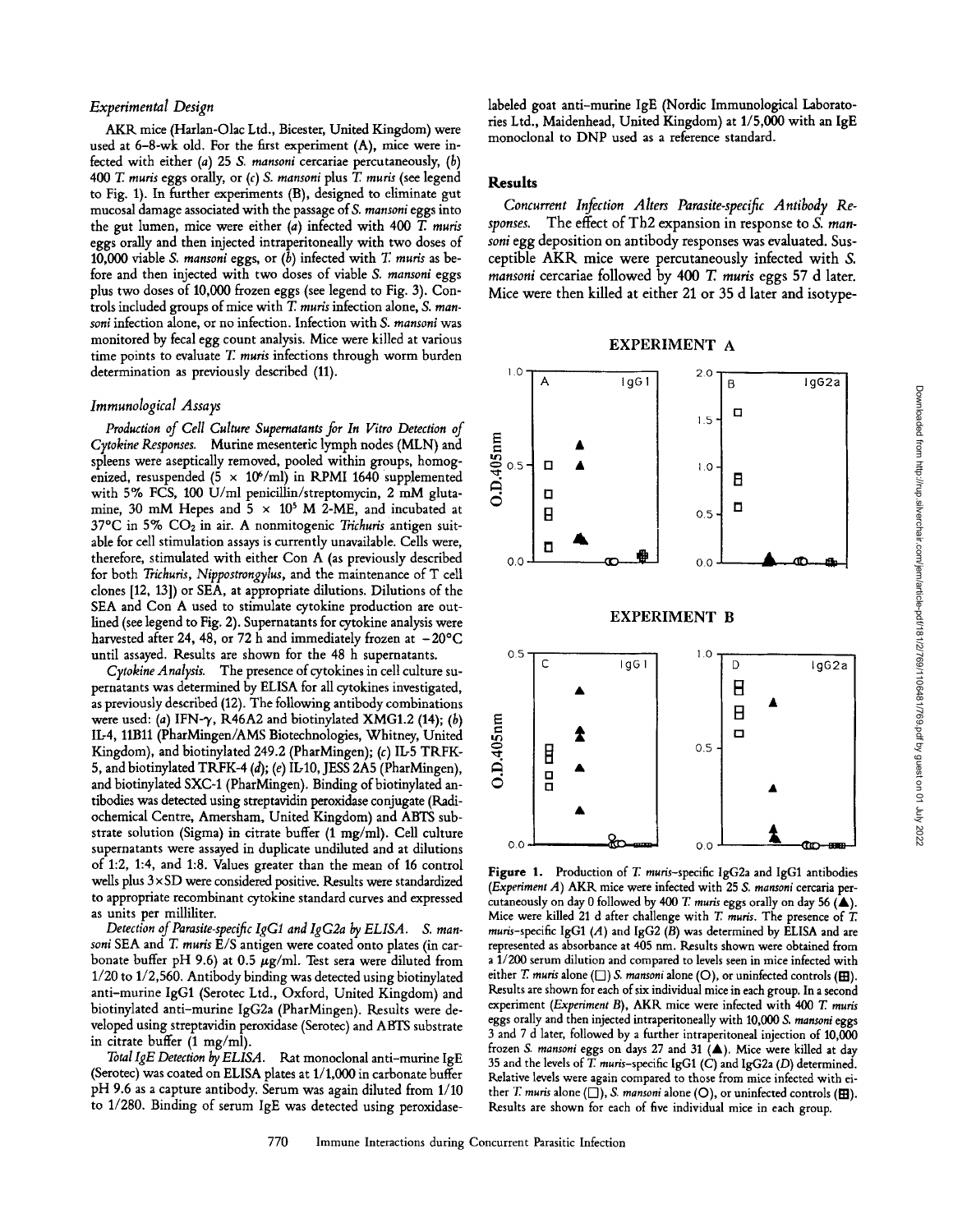specific antibody responses determined. The levels of T. muris-specific IgG1 were comparable in the T. muris alone and concurrently infected groups (Fig. 1 A). High levels of IgG2a were found in mice infected with T. *muffs* alone (Fig. 1 B), reflecting the Thl response in vivo. These levels were completely abrogated when animals were coinfected with S. *mansoni. S. mansoni-specific* IgG1 and IgG2a levels were unaltered by concurrent infection (data not shown). No crossreactivity was observed between T *muris-* and *S. mansoni-specific* isotypes. Analysis of total IgE at day 21 revealed negligible values (mean value of  $0.3 \mu g/ml$ ) from the *T. muris* alone group but substantial levels (mean value of 40.4  $\mu$ g/ml) from *S. mansoni-infected* animals. Similarly, high levels of IgE antibody were observed when mice were concurrently infected (mean value of 21.3  $\mu$ g/ml).

*Altered Antibody Response Correlates with Induction of a Th2 Response.* Production of IgG2a and IgG1 has been used as markers of Thl or Th2 responses in vivo (7, 16-19). The production of Thl and Th2 related cytokines in vitro was, therefore, measured and compared to the antibody isotypes described above. To avoid bias of results due to differential compartmentalization of the immune response in the different infection models, both the MLN cell (MLNC) and splenic lymphocyte populations were isolated and restimulated with parasite antigens and mitogen in vitro. Supernatants were removed and the relative levels of IL-4, -5, -10, and IFN- $\gamma$  determined by ELISA. Similar cytokine profiles were found between splenic and MLNC populations, indicative of the disseminated effect of the *S. mansoni* response distal from the primary sites of egg deposition. Representative results of MLNC populations are shown in Fig. 2. High levels of production of the Th2-associated cytokines IL-4, -5, and -10 in response to SEA were found in animals infected with S. *mansoni,* either as a single or concurrent infection. Such responses to SEA were not observed in animals infected with T. *muris*  alone, indicating a lack of cross-reactivity. The production of IFN- $\gamma$ , in response to Con A, was low in mice infected with *S. mansoni* alone. These levels were further decreased when mice were concurrently infected. No IFN- $\gamma$  was produced in response to *S. mansoni* worm or egg antigens. In contrast, in vitro stimulation of MLNC and splenic populations from mice infected with T. muris alone resulted in significant levels of IFN- $\gamma$  in response to mitogen, but not *S. mansoni* antigens. These results strongly suggest that the altered antibody response to *Trichuris* antigens in concurrently infected animals is attributable to an increased capacity to produce Th2-associated cytokines after exposure to *S. mansoni* egg antigens.

*T. muris Worm Burdens Are Reduced in Susceptible Mice When Concurrently Infected with S. mansoni.* The results outlined in Table 1 (experiment  $A$ ) demonstrate that altered cytokine and antibody responses to *S. mansoni* egg antigens in mice concurrently infected with T. *muffs* is associated with the ability of these mice to expel T. *muffs* with an immune response comparable to that observed in resistant strains. This can be contrasted to mice infected with T. *muris* alone which still harbored adult worms at day 21.

*Worm Expulsion Is Not Attributable to S. mansoni Egg-associated Intestinal Changes.* Infection with *S. mansoni* and passage of parasite eggs into the lumen of the intestine are associated with inflammation and damage to mucosal surfaces. Given that T, *muris* is a gut-dwelling nematode it was possible that the reduction in worm burdens observed above was attributable to *S. mansoni-induced* pathological changes. AKR mice were,



771 Curry et al. Brief Definitive Report

 $\begin{bmatrix} 1 & 0 & 0 & 0 & 0 \\ 0 & 0 & 0 & 0 & 0 \\ 0 & 0 & 0 & 0 & 0 \\ 0 & 0 & 0 & 0 & 0 \end{bmatrix}$  (b)  $\begin{bmatrix} 1 & 0 & 0 \\ 0 & 0 & 0 \\ 0 & 0 & 0 \\ 0 & 0 & 0 \end{bmatrix}$  (d) unin-Figure 2. Cytokine production from mesenteric lymph node populations after in vitro stimulation with either Con A or soluble egg antigen. AKK mice were infected as follows: (a) 25 *S. mansoni* cercariae percutaneously on day *0 ([]), (b) 400 T. muffs* eggs on day 56 (/), (c) 25 *S. mansoni* cercariae on day 0 followed fected controls (Z). Mice were killed 21 d after infection with T. muris. Mesenteric lymph node populations were stimulated in vitro with either Con A (5  $\mu$ g/ml), or SEA (25  $\mu$ g/ml). Supematants were removed after 48 h and assayed for the presence of IL-4  $(A)$ , IL-5  $(B)$ , IL-10 (C), and IFN- $\gamma$  (D). Cytokine levels observed were standardized by reference to appropriate standards and are expressed as units per milliliter. Results represent the mean obtained from pooled lymph node populations of the six mice in each experimental group.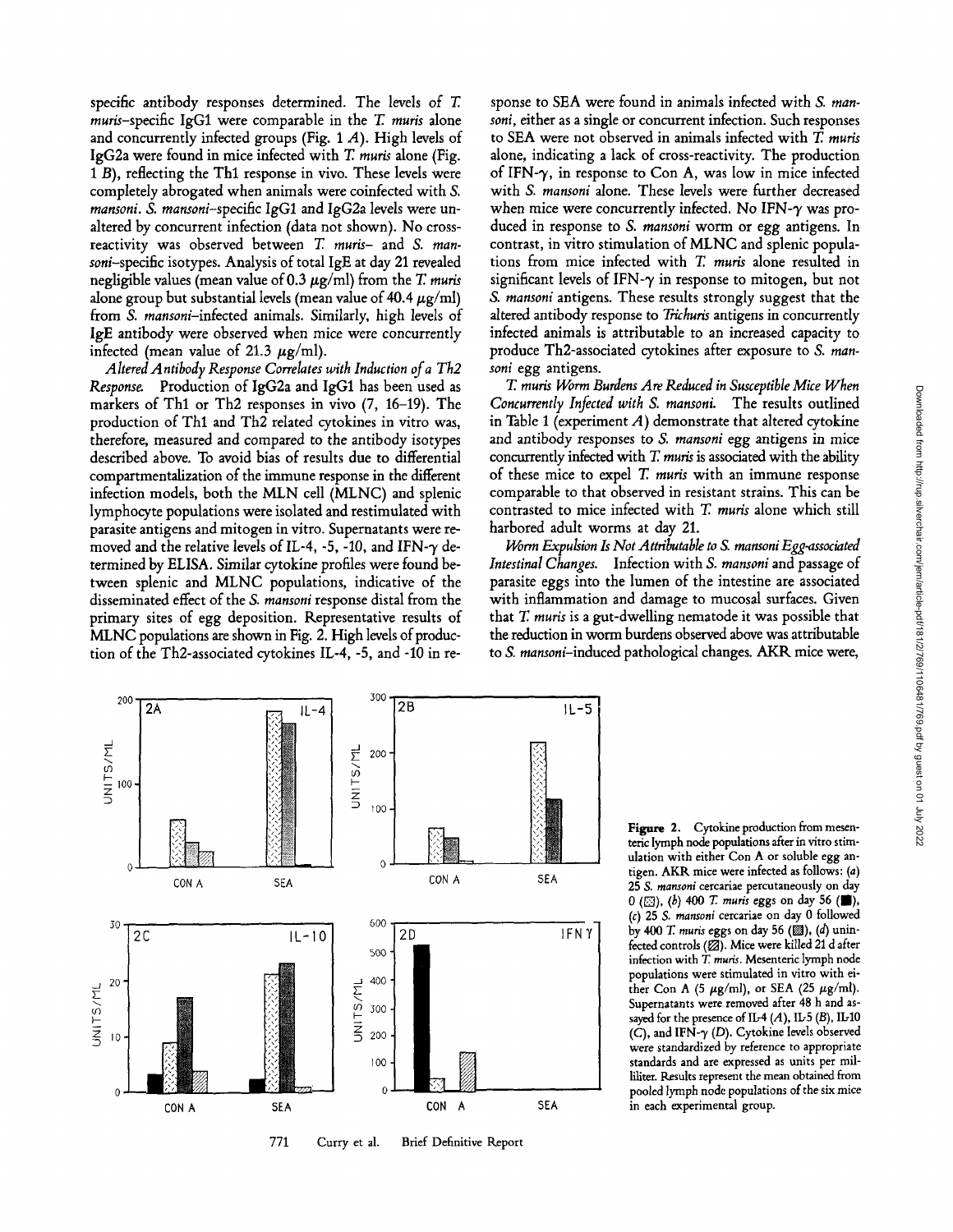| Experiment<br>Challenge | A        |                              | B        |                              |          |                              |
|-------------------------|----------|------------------------------|----------|------------------------------|----------|------------------------------|
|                         | T. muris | $T.$ muris $+$<br>S. mansoni | T. muris | $T.$ muris $+$<br>S. mansoni | T. muris | $T.$ muris $+$<br>S. mansoni |
| Day                     | 21       | 21                           | 21       | 21                           | 35       | 35                           |
| Worm burden             | 129      | 0                            | 108      | 103                          | 111      | 0                            |
|                         | 260      | 0                            | 111      | 128                          | 158      | 0                            |
|                         | 155      | 0                            | 134      | 58                           | 122      | 0                            |
|                         | 219      | $\bf{0}$                     | 80       | 87                           | 110      |                              |
|                         | 186      | 0                            | 179      | 12                           | 81       | 0                            |
|                         | 96       | 0                            |          |                              |          |                              |

Table 1. T. muris Worm Burdens in Mice Infected with Either T. muris Alone or with a Concurrent Infection of T. muris plus *S. mansoni* 

(Experiment A) AKR mice were infected orally with either (a) 400 T. muris eggs, or (b) 25 *S. mansoni* cercariae percutaneously, followed by 400 *T. muds* eggs after 56 d. Mice were killed 21 d after infection with *T. muds,* and the number of adult *T. muffs* worms present in the six mice of each experimental group determined. (Experiment B) AKR mice were infected with *T. muds,* as above, and then injected with either (a) 10,000 live *S. mansoni eggs* (intraperitoneally) on days 3 and 5 (with mice killed 21 d after the infection with *T. muris*), or (b) 10,000 live *S. mansoni eggs*, as above, followed by a further two intraperitoneal injections of frozen eggs on days 27 and 31 with mice killed on day 35 after infection with *T. muris.* Five mice were present in each experiment group.

therefore, infected with T. muris and then injected with both viable and freeze/thawed eggs as outlined in the legend to Fig. 3. The ability of egg injection to elicit a Th2 response was confirmed by the cytokine responses to antigen and mitogen in vitro. Cytokine profiles were comparable between MLNC and splenic populations and those of MLNC are shown in Fig. 3 (day 35). Control animals produced IL-4, IL-10, and IFN- $\gamma$  in response to Con A. High levels of IL-5 and IL-10, but not IFN- $\gamma$ , were seen in response to both *S. mansoni* egg antigens and Con A from mice infected with *S. mansoni* alone. Infection with *T. muris* alone, however, stimulated a predominant Th1 type response (i.e., IFN- $\gamma$  production, but little IL-4, IL-5, or IL-10). Injection of S. *mansoni* eggs into  $T$ . muris-infected animals also resulted in high levels



Figure 3. Cytokine production from mesenteric lymph node populations after in vitro stimulation with either Con A or soluble egg antigen. AKR mice were infected as follows: (a) 400 T. muris eggs on day 0 (**II**); (b) 10,000 live *S. mansoni* eggs injected intraperitoneally on days 3 and 10, followed by 10,000 dead (frozen) *& raansoni* eggs injected intraperitoneally on days 27 and 31 ([2]), (c) 400 T. *muris* eggs on day 0, followed by 10,000 live *S. mansoni* eggs on days 3 and 10, plus 10,000 dead eggs on days 27 and 31 ( $(2)$ ),  $(d)$  uninfected controls ( $(2)$ ). Mice were killed 35 d after infection with T. *muffs.* Mesenteric lymph node populations were stimulated in vitro with either Con<sup>7</sup>A (5  $\mu$ g/ml), or SEA (25  $\mu$ g/ml). Supernatants were removed after 48 h and assayed for the presence of IL-4 (A), IL-5 (B), IL-10 (C), and IFN- $\gamma$ (D). Cytokine levels observed were standardized by reference to appropriate standards and are expressed as units per milliliter. Results represent the mean obtained from pooled lymph node populations of the six mice in each experimental group.

772 Immune Interactions during Concurrent Parasitic Infection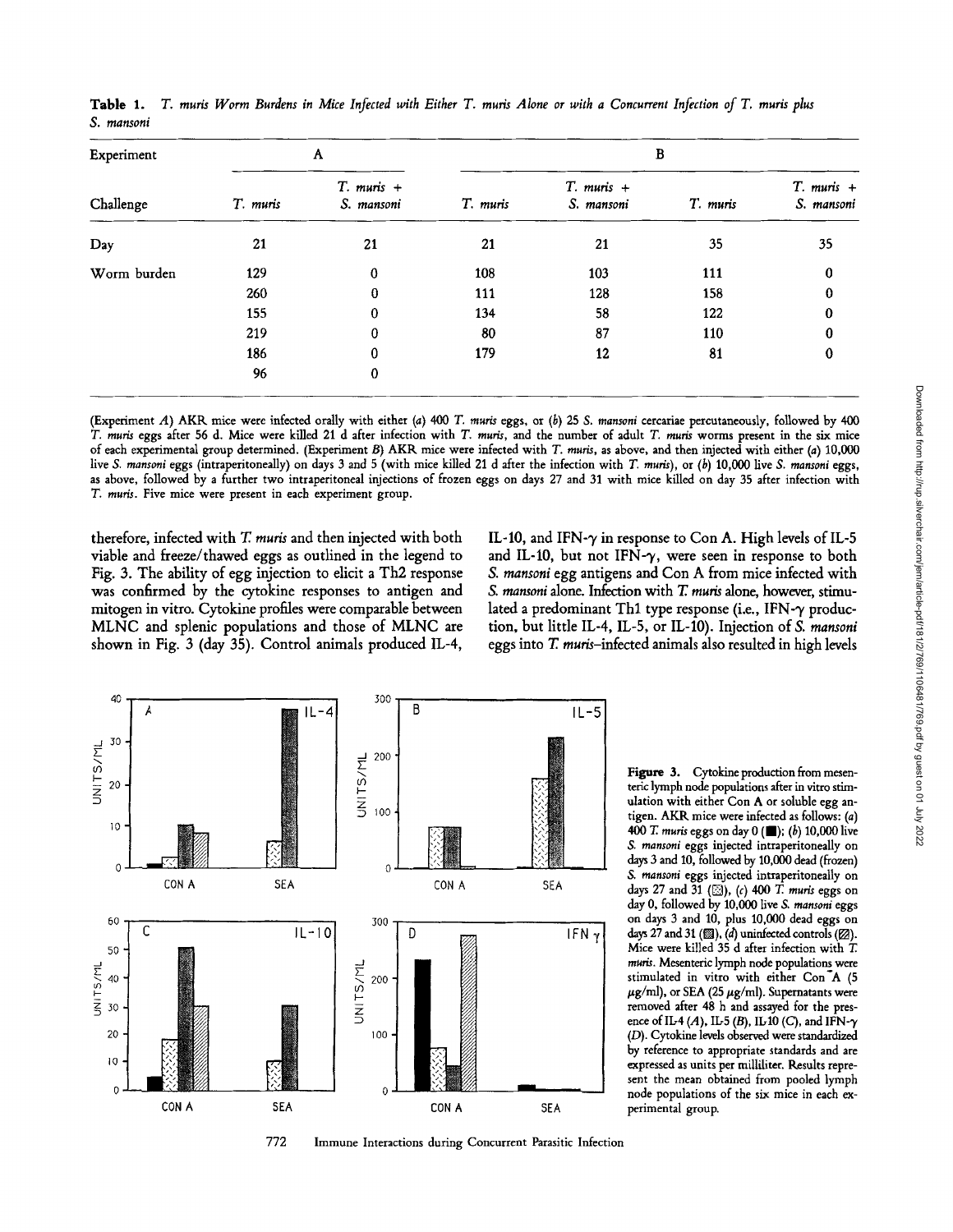of IL-4, IL-5, IL-10, and reduced IFN- $\gamma$  production in vitro indicative of a Th2 response. These cytokine profiles correlate with the  $T$ . muris-specific antibody responses observed, which are shown in Fig. 1, C and D. Significant reduction in IgG2a (but not IgG1) was observed in mice infected with *T. muris* and injected with *S. mansoni* eggs compared with mice infected with T. *muris* alone. *S. mansoni* IgG1 and IgG2a responses were unaltered by concurrent infection (data not shown). In one mouse, the switch from Thl-Th2 was incomplete, as represented by both worm burden analysis (Table 1, experiment B) and corresponding antibody profiles (Fig. 1 D). IgE profiles again correlated with the strong Th2 response observed. The mean IgE levels after infection with *T. muris* alone, *S. mansoni* alone, and T. *muris* plus *S. mansoni*  eggs were 0.4, 21.7, and 23.7  $\mu$ g/ml, respectively. Finally, the ability of *S. mansoni-injected* eggs to induce expulsion of T. *muris* can be seen by the decrease in worm burden, as shown in Table 1 (experiment B).

These results confirmed that the acquired ability of these susceptible mice to expel T. *muris* when coinfected with S. *mansoni* was attributable to the induction of a Th2-associated immune response and was not a consequence of local gut inflammation caused by deposition of *S. mansoni* eggs.

# **Discussion**

The results presented here demonstrate that expansion of the Th2 type population in response to *S. mansoni* egg antigens can markedly influence the outcome of a secondary, concurrent parasitic infection. We have shown that when AKR mice, normally susceptible to T. *muris* infection, are coinfected with *S. mansoni,* they acquire the ability completely to expel *T. muris* worms by generating the Th2 type response observed in resistant mouse strains. This response is characterized by (a) the production of Th2-associated cytokines such as IL-4, -5, -10, and downmodulation of IFN- $\gamma$ , and (b) elevated levels of total IgE.

With many parasites, disease outcome has been associated with expansion of Th1 or Th2 CD4<sup>+</sup> populations and their associated cytokine production (17, 18, 20). Within *\$. mansoni* infections, the production of Th2-associated cytokines has been shown in response to parasite-specific and nonrelated antigens (2, 3, 21). This could influence the outcome of a second infection, as previously suggested with clearance of vaccinia virus (22) and altered antibody responses after hepatitis vaccination (23).

Production of IgG2a has been correlated with Thl expansion (and IFN- $\gamma$  production), whereas Th2 expansion (and production of IL-4 and IL-5) is associated with IgG1 and IgE production and immunoglobulin class switching (16-18). Herein, cytokine response to *S. mansoni* eggs was reflected by reduced  $T$ . muris-specific IgG2a levels in concurrently infected mice. Previous studies (13) have shown similar modulation in AKR mice after administration of either IL-4 or anti-IFN-% No reduction in *S. mansoni* IgG1 or IgG2a antibody levels was observed, and concurrent infection with T. *muris* failed to reduce levels of IL-4, IL-5, or IL-10 production in vitro. Levels of IFN- $\gamma$  were, however, completely abrogated. Furthermore, the elevated IgE responses, characteristic of *S. mansoni* infections, were also unaffected by concurrent infection.

Chronic infection with *S. mansoni* is associated with degenerative pathological changes in the intestine, which could influence the establishment of T. muris in concurrently infected mice. Intravenous and subcutaneous injections of *S. mansoni*  eggs have been used to stimulate Th2 responses in the spleens of vaccinated mice and the draining lymph nodes of naive mice, respectively (2, 3, 18, 21). We adapted these methods, using intraperitoneal injection of both live and dead *S. mansoni*  eggs, to exclude the possibility that the migration of S. *mansoni* eggs through the gut damaged the mucosa in such a way as to disrupt T. *muris* infection. The results obtained parallel those of the mice with natural *S. mansoni* infection. High levels of Th2-associated cytokines (IL-4, -5, -10) were found in mice injected with *S. mansoni* eggs alone, or injected with *S. mansoni* eggs and also infected with T. *muris.* This was accompanied by downregulation of IFN- $\gamma$  and T. *muris*-specific IgG2a responses, and complete worm expulsion by day 35. Worm burdens were significantly reduced at day 21 and fully eliminated by day 35. Parasite-specific antibody and cytokine production were also modulated by day 21, but were significantly more affected at day 35. This delay could reflect differences in the antigenic stimulation between natural infection (with constant egg deposition from adult worms) and the restricted stimulation when large numbers of eggs were injected intraperitoneally on a weekly basis.

We have demonstrated therefore that the cytokine and antibody production accompanying the Th2 type response to *S. mansoni* egg antigens in vivo dramatically affects the outcome of infection with a coinfecting pathogen. The strong Th2 response to *S. mansoni* egg antigens is systemic, modulating both antibody isotypes and cytokine production. This can result in a susceptible host phenotype acquiring the ability to resolve T. *muris* infection. This ability of *S. mansoni*  egg antigens to downregulate Thl cytokine responses could have implications for vaccine efficacy (20, 23) in diseases such as cutaneous leishmaniasis and mycobacterial infections, where an early Thl response is critical to disease resolution, and in viral infections such as hepatitis B. The prevalence of these three diseases within schistosomiasis endemic areas has promoted current investigations into the impact of *S. mansoni* on such infections.

The authors thank Professor A. E. Butterworth for valuable scientific discussion.

This work was supported by grants from the Medical Research Council and the WeUcome Trust.

773 Curry et al. Brief Definitive Report